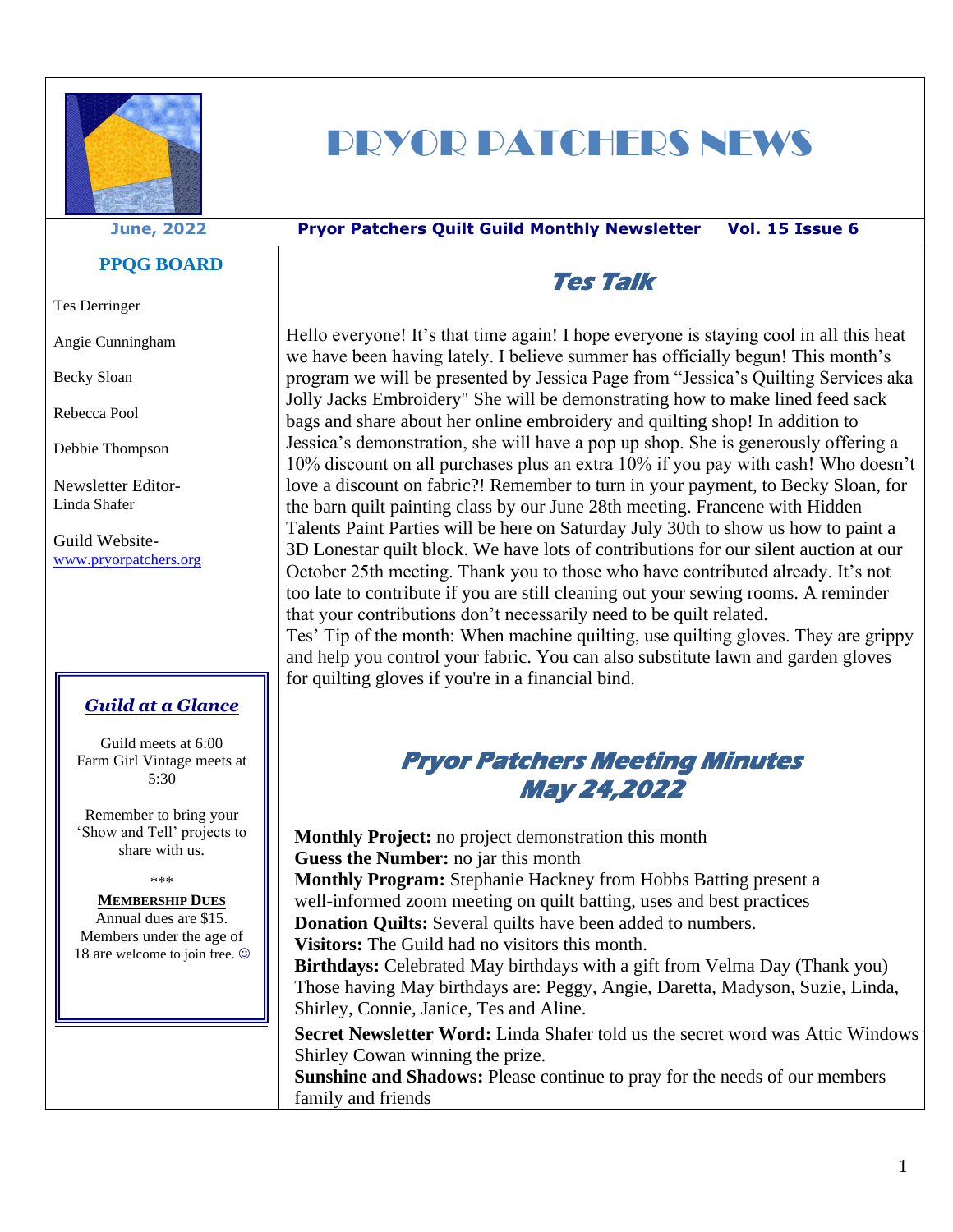|                 | <b>June</b>            |
|-----------------|------------------------|
| 10              | <b>Emily Harper</b>    |
| 15              | Shelley Joslin         |
| 15              | Linda Kirk             |
| 19              | Kim Neall              |
| 20              | Doris Wagnon           |
| 28              | <b>Steve Anna True</b> |
|                 |                        |
|                 | July                   |
| 4               | Carolyn Shoemaker      |
| $\frac{6}{11}$  | Carol Blackwell        |
|                 | Lynn Arend             |
| $\overline{14}$ | Wanda Willis           |
| $\overline{14}$ | Debi Combs             |
| $\overline{17}$ | <b>JoAnn Douglas</b>   |
| 19              | Velma Day              |
| $2\overline{1}$ | DJ Proctor             |
| 22              | Dwan Nusbaum           |
| 30              | Edith Schiller         |

### **THIS MONTH'S MEETING**

Jessica Page from Jessica's Quilting Services aka Jolly Jack's Embroidery will demonstrate how to make lined feed sack bags. She will also share about her online shop. She will have a pop-up shop and will give a 10% discount plus an extra 10% for cash purchases. The meeting starts at 6:00.

**Mystery Quilt:** Tes presented the layout for the mystery quilt with the story behind her pick. The layout will be load onto the website.

**Door Prizes:** Names drawn for door prizes are: Linda Kirk, Velma Day, Cheri McNutt, Linda Schaffer, Cathy Casida, D.J. Procter, and Marshel **Show and Tell:** Some beautiful quilts and projects were presented by Carol Blackwell, Tes Derringer, Bessie Purcell, Shelly Joslyn, Linda Kirk, Peggy Harris, Carol Cox, Marshel, Shirley Cowen, Cathy Casida and D.J. Procter. And the winner of the prize was Coral Cox

### **Announcements**

- July 30 will be the Barn Quilt Camp. 18" square \$45.00; 24" square \$50.00
- June Quilt Camp hosted by Angie and Coral; June 24, 25, and 26<sup>th</sup>
- Remember need donations for October Sale
- Shop Hop and Christmas party presents: Limit \$20 quilt related items
- Quilters Anonymous: Donations are at \$190.00

Guild Board Meeting: met 511/22 to discuss upcoming events, Barn Quilt, June quilt camp, Opportunity Quilt theme and fabric, June meeting with Stephanie Hackney, August meeting with Paula and a few of her favorite things, the October Sale and possible projects for July and September meeting.

### *Stitch Groups*

Pryor Patchers Quilt Guild currently offers a stitch group and a Dear Jane group that meet on a regular basis. You are invited to participate in any or all of the groups. This is a great way to get better acquainted with others who share your quilting interest.

"Sassie Stitchers" Meets every Monday in the Event Center from 10:00 am to 4:00 pm (with a lunch break included). We will work on our own projects most of the time; however, there might be an occasion to do group projects. Everyone is welcome.

"Dear Jane Group" meets at Mid American Grill at 6:00 on the first Tuesday of every month. Everyone buys her own meal. Dear Jane blocks are 4 1/2" blocks that vary from easy to advanced skill levels. You may use your favorite fabrics. There is a Dear Jane quilt book that shows the many types of blocks that can be made using piecing, applique, or a mixture of the techniques. More information about the Dear Jane program is available at [www.dearjane.com.](http://www.dearjane.com/)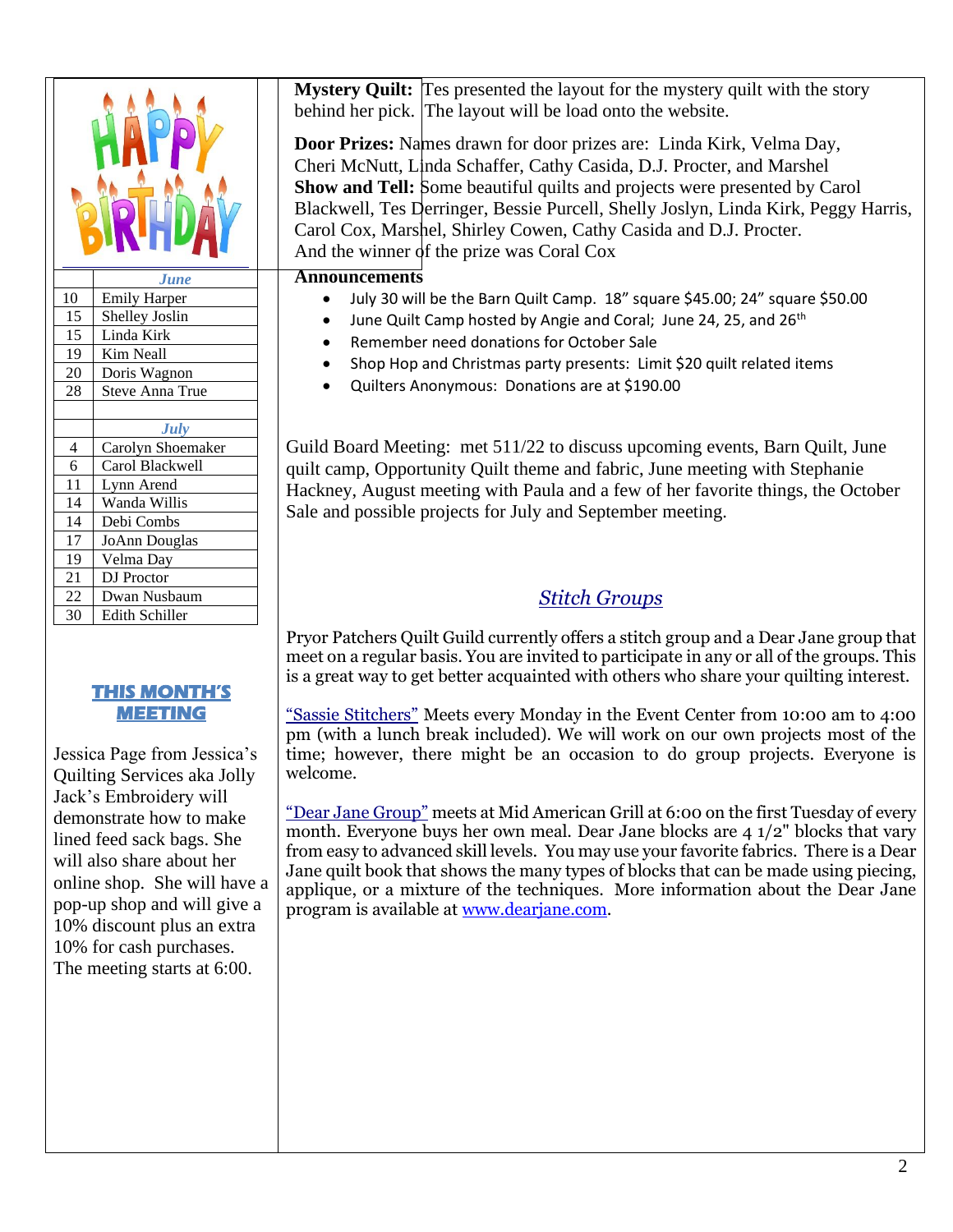| <b>Fat Quarter</b><br><b>Drawing</b>                                                                                                                                                                                                                                                                                   |                                                                                                                                                                                                                                                                                                                                                                                                                                                                                                                                                   |
|------------------------------------------------------------------------------------------------------------------------------------------------------------------------------------------------------------------------------------------------------------------------------------------------------------------------|---------------------------------------------------------------------------------------------------------------------------------------------------------------------------------------------------------------------------------------------------------------------------------------------------------------------------------------------------------------------------------------------------------------------------------------------------------------------------------------------------------------------------------------------------|
| We will not be doing<br>Fat Quarter drawings<br>this year.<br>Stay tuned for an exciting<br>new program.                                                                                                                                                                                                               | <b>Quilts of Valor</b><br>www.qovf.com<br>The contact person for the Northeast Oklahoma Quilts of Valor chapter is Norlene<br>Grigsby, 918-455-7307, nwgrigsby@yahoo.com.<br>They hold a work session on the 2 <sup>nd</sup> Saturday of each month at the Broken Arrow<br>Library, 300 West Broadway, from 10:00 a.m. to 4:00 p.m. with a lunch break around<br>12:30.                                                                                                                                                                           |
| <b>Mystery Word</b><br>Look in each month's<br>newsletter for a quilt-<br>related word or phrase.<br>Email or text the answer<br>to Linda Shafer,<br>shafertr31959@yahoo.co<br>$\underline{m}$ or 918-693-5700 to be<br>entered into a drawing for<br>a prize.                                                         | There are many ways to help such as making a quilt top or individual QOV quilt blocks.<br>Attend meetings to iron, cut fabric or help Flying Geese sandwich quilts, volunteer to<br>bind, make labels or presentation bags (pillow cases), or become a longarm quilter.<br>The QOV organization also needs monetary donations to help with shipping expenses<br>and for the purchase of fabric and batting to complete the projects.<br>For more information:<br>www.qovf.org<br>www.persimmonquilts.com<br>Facebook: NE Oklahoma Quilts of Valor |
| <b>Reminders:</b><br>Quilt camp will be June 24-<br>26 <sup>th</sup> , the weekend before our<br>guild meeting.<br>Guild meeting June 28th<br>3D Barn Quilt day. Saturday<br>July 30th 9-4pm Please let<br>Becky Sloan know ASAP if<br>you plan to attend. The cost<br>is \$45 for an 18"x18" or \$50<br>for a $24"x2$ |                                                                                                                                                                                                                                                                                                                                                                                                                                                                                                                                                   |